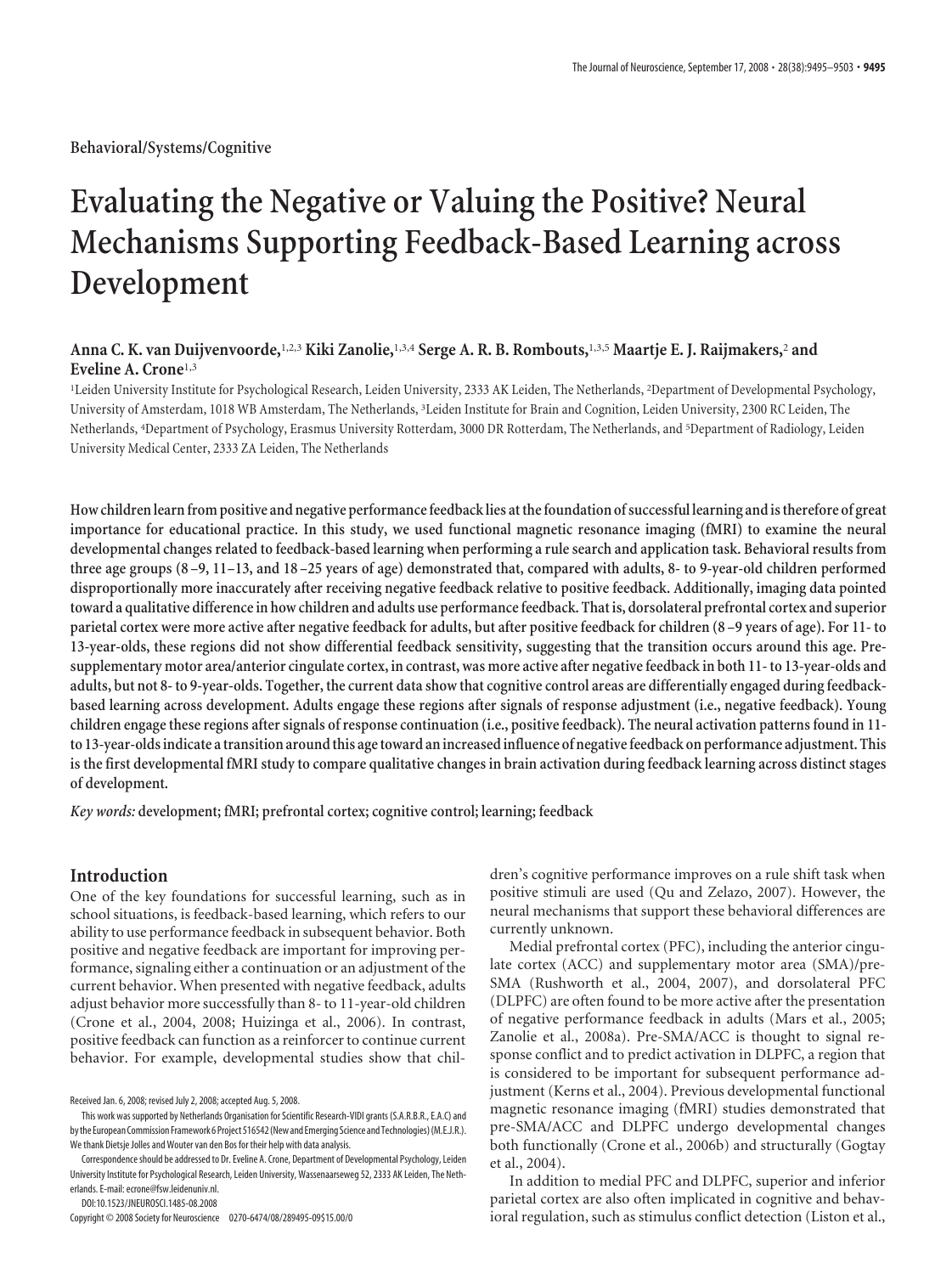

Figure 1. Task design: trials were paired into quess and repetition trials. A cue indicated the dimension to select (shape or color) and was followed by the stimulus presentation. A response was followed by positive (+) or negative (x) feedback, after which the sequence repeated during the repetition trial. Trials were separated by intertrial intervals (not shown) of 2–8 s, during which a central fixation cross was shown.

2006), response selection (Bunge et al., 2002), and feedback processing (Crone et al., 2008). A previous developmental fMRI study that focused on negative feedback processing demonstrated developmental differences in engagement of not only DLPFC and pre-SMA/ACC, but also superior parietal cortex (Crone et al., 2008), which is consistent with previous reports demonstrating structural changes in parietal cortex across development (Gogtay et al., 2004).

Finally, the caudate, with its interconnections to the prefrontal cortex, has been implicated in the learning of stimulus–response associations and is found to be sensitive to positive rather than to negative feedback (Toni et al., 2002; Seger and Cincotta, 2006; Cincotta and Seger, 2007). Structural imaging studies indicate that the caudate's developmental trajectory is similar to that of frontal and parietal regions (Giedd, 2008).

The goal of this study was to investigate the neural developmental changes related to the ability to use positive and negative performance feedback for subsequent behavioral adjustment.We developed a child-friendly task in which participants adjusted performance based on feedback by responding to either the color or shape of the stimuli. Despite the developmental changes in feedback-based learning and cognitive control generally between ages 8 and 12 (Cepeda et al., 2001; Crone et al., 2004), previous fMRI studies have collapsed across 8- to 12-year-olds. We focused on the changes within this age range by collecting behavioral and fMRI measurements in three age groups: 8- to 9-yearolds, 11- to 13-year-olds, and 18- to 25-year-olds. Based on previous research, we examined feedback sensitivity in DLPFC, pre-SMA/ACC, parietal cortex, and caudate. We expected increased pre-SMA/ACC, DLPFC, and superior parietal cortex activation in 18- to 25-year-olds after negative feedback and caudate activation after positive feedback. This will be the first study to examine how these regions contribute to feedback-based rule learning after negative relative to positive feedback across childhood.

# **Materials and Methods**

*Participants.* Fifty-five healthy volunteers were included in the study: 18 adults (11 female, 7 male; ages  $18-25$ ;  $M = 22.3$ ), 19 early adolescents (8 female, 11 male; ages  $11-13$ ;  $M = 11.7$ ), and 18 children (8 female, 10 male; ages 8-9;  $M = 8.6$ ). Participants were paid volunteers, recruited through local advertisements or through a university course credits system. All participants were right handed and reported normal or corrected-to-normal vision and an absence of neurological or psychiatric impairments. For children aged 8 –9 and 11–13 years, the Child Behavior

Checklist was filled out by the parents to secure an absence of psychiatric conditions. All participants had total scores below the clinical range. Participants gave informed consent for the study; for minors, the primary caretaker gave informed consent for participation. All procedures were approved by the Leiden University Department of Psychology and the medical ethical committee of the Leiden University Medical Center. Two early adolescents were excluded from further analyses because of poor task performance in the experimental phase, in which performance was <55% correct for either the positive or negative feedback condition. Three additional participants (one early adolescent and two children) were excluded because of excessive head movement (in total >3 mm of translation in any direction). Therefore, our final sample consisted of 18 adults, 16 adolescents, and 16 children.

Standard intelligence scores were obtained from each participant using the Raven's Progressive Matrices test (Raven, 1941). Estimated mean intelligence quotients were 117 for 8- to 9-year-olds, 118 for 11- to 13 year-olds, and 123 for 18- to 25-year-olds and did not differ significantly between age groups ( $p = 0.11$ ). The results from the adults have been reported previously to confirm the involvement of DLPFC and pre-SMA/ACC in feedback processing (Zanolie et al., 2008b). In this previous study, we reported the effects of intradimensional and extradimensional switches, but this was not the focus of the current study.

*Task.* The task was a rule selection and application task in which participants were instructed to use positive and negative feedback to select and apply a simple rule (i.e., one-dimensional rule) for target stimulus selection (Zanolie et al., 2008b). The relevant rule set was cued by a centrally presented equals sign and could be based either on color (colored equals sign) or on shape (white equals sign) of the stimuli. Stimuli consisted of different pairs of nameable pictures that all differed on two dimensions: color and shape (e.g., a red fish and a green car). These paired stimuli were presented on the left and right sides of the cue. Both their positions and colors were interchangeable within each pair, such that both values of each stimulus dimension were present.

Stimuli were always presented in pairs of trials, in which participants had to select the correct picture (left or right located stimulus picture of the pair) by means of a middle or index finger button press from the left hand (Fig. 1). In the first trial (referred to below as the guess trial), participants had been cued the rule set (color rules or shape rules), but did not yet know the correct response [expected  $p$  (correct) = 0.5]. For example, a participant cued to apply the "color" rule on the guess trial might arbitrarily select the red item as being correct. Participants' responses generated a visually presented positive  $(+)$  or negative  $(x)$  feedback stimulus in the center of the screen, which indicated a correct or incorrect choice, respectively. Feedback was followed by the second trial (referred to as the repetition trial), in which the rule set and the stimulus pair were repeated, although the colors and/or shapes of the pictures could be switched. Participants had to choose the correct item based on feedback they had received on the guess trial. Thus, if participants cor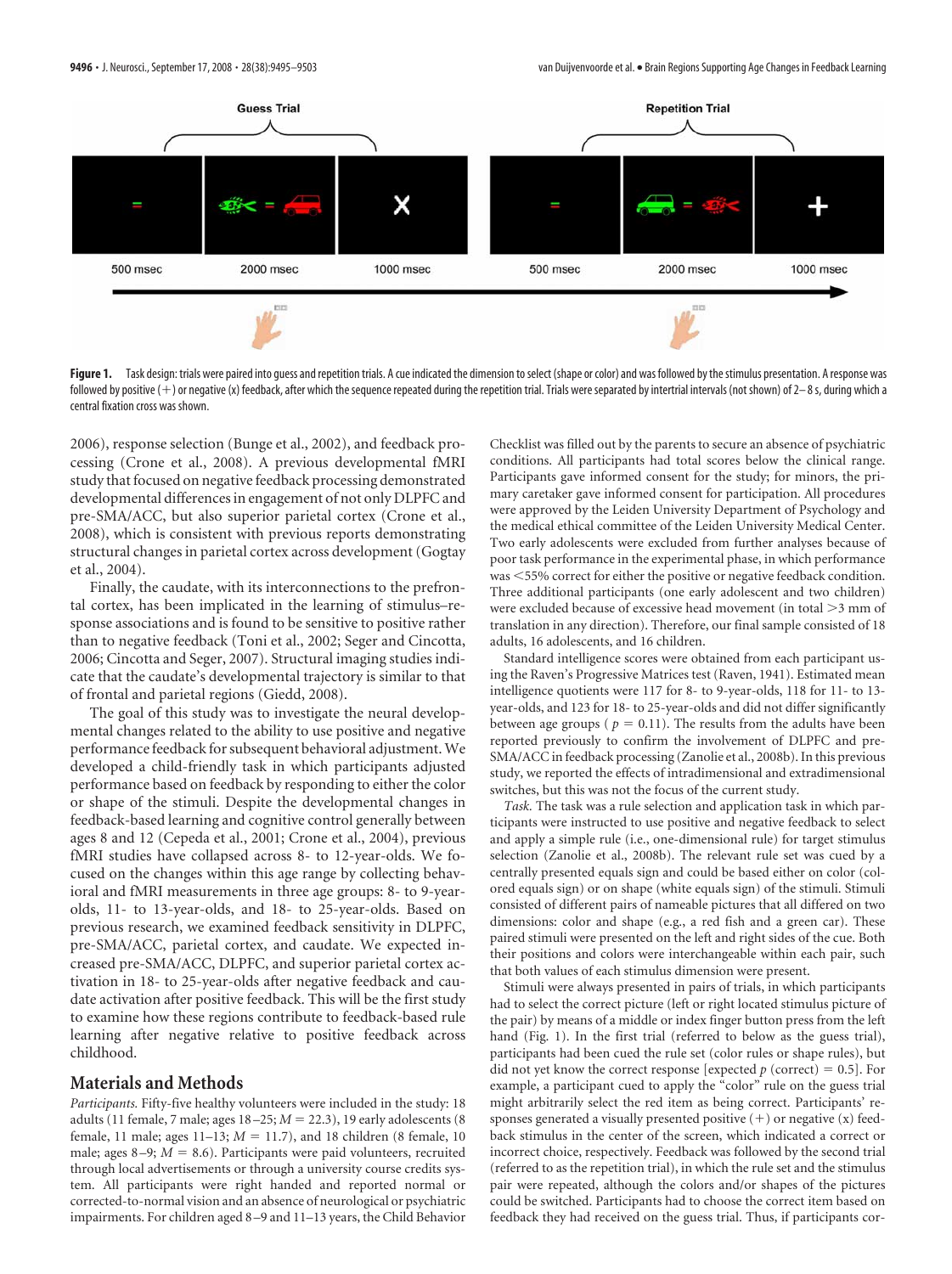rectly used feedback after the guess trials, they could perform at 100% accuracy on repetition trials. For every consecutive guess trial, a different stimulus pair was presented (with different shape and color values), and the rule set (color rules, shape rules) was either repeated or changed.

Trials had the following structure: a centrally located cue was presented for 500 ms, followed by a combined stimulus presentation and response window for 2 s, after which feedback was presented for 1 s. Timing was identical for guess and repetition trials. Intertrial intervals were jittered in  $\sim$  25% of the trials. This jitter varied exponentially from 2, 4, 6, and 8 s, based on an optimalization program [optseq2; see http:// surfer.nmr.mgh.harvard.edu/optseq/, developed by Dale (1999)]. During intertrial intervals, a central fixation cross was shown.

Participants were familiarized with the scanner environment on the day of the fMRI session through the use of a mock scanner, which simulated the sounds and environment of a real MRI scanner. Immediately before scanning, children and adults practiced the behavioral task in a quiet laboratory to ensure proficiency on the task. All participants were informed that their task in the experiment would be to make simple decisions about pairs of pictures by means of a button press, and they were instructed to respond as accurately as possible. During training outside the scanner, participants received 15 practice trials of each rule type, first a color and then a shape block, followed by one mixed block of 30 trials. In the fMRI session, participants completed four experimental blocks, all consisting of 100 trials each. Technical malfunctions or excessive head movement rendered one block of trials unusable for one participant in the 11- to 13-year-old and one in the 8- to 9-year-old age group.

*MRI procedure.* fMRI data were acquired with a standard whole-head coil using a 3-Tesla Philips Achieva scanner in the Leiden University Medical Center. T2\*-weighted echoplanar images (EPIs) were obtained during four functional runs of 232 volumes each, of which the first two were discarded to allow for equilibration of T1 saturation effects. Each volume covered the whole brain (38 slices of thickness 2.75 mm; field of view, 220 mm;  $80 \times 80$  matrix; in-plane resolution, 2.75 mm) and was acquired every 2200 ms (echo time  $=$  30 ms, ascending interleaved acquisition). A high-resolution T1-weighted anatomical scan was obtained from each participant after the functional runs. Visual stimuli were projected onto a screen located at the head of the scanner bore and viewed by participants by means of a mirror mounted to the head coil assembly. In accordance with Leiden University Medical Center policy, all anatomical scans were reviewed and cleared by the radiology department after each scan. No anomalous findings were reported.

*fMRI data analysis.* Data were preprocessed using SPM2 (Wellcome Department of Cognitive Neurology). Images were corrected for differences in timing of slice acquisition, followed by rigid body motion correction. Functional volumes were spatially normalized to EPI templates. The normalization algorithm used a 12-parameter affine transformation together with a nonlinear transformation involving cosine basis functions and resampled the volumes to 3 mm cubic voxels. Templates were based on the MNI305 stereotaxic space (Cocosco et al., 1997), an approximation of Talairach space (Talairach and Tourneaux, 1988). Functional volumes were spatially smoothed with an 8 mm full-width at halfmaximum isotropic Gaussian kernel. Statistical analyses were performed on individual subjects' data using the general linear model in SPM2. The fMRI time series data were modeled by a series of events convolved with a canonical hemodynamic response function (HRF). The feedback stimulus of each trial (guess and repetition trials) was modeled as a zeroduration event. Trials on which participants did not respond within the 2 s time window or trials that were followed by an incorrect trial on the repetition trial were modeled separately and were not included in the pairwise contrasts of interest. The modeled events were used as covariates in a general linear model, along with a basic set of cosine functions that high-pass filtered the data, and a covariate for session effects. The leastsquares parameter estimates of height of the best-fitting canonical HRF for each condition were used in pairwise contrasts. The resulting contrast images, computed on a subject-by-subject basis, were submitted to group analyses. At the group level, contrasts between conditions were computed by performing one-tailed *t* tests on these images, treating subjects as a random effect. Task-related responses were considered signifi-



**Figure 2.** *A*, *B*, Performance on repetition trials after receiving negative and positive feedback (FB) indicated by percentages correct (*A*) and reaction time (*B*). Results are presented separately for rule type (shape and color), with SEs plotted.

cant if they consisted of at least 10 contiguous voxels that exceeded an uncorrected threshold of  $p < 0.001$ . We performed region of interest (ROI) analyses to further test for age  $\times$  condition effects.

ROI analyses were performed with the Marsbar toolbox in SPM2 (Brett et al., 2002) (http://marsbar.sourceforge.net/). ROIs that spanned several functional brain regions were subdivided by sequentially masking the functional ROI with each of several anatomical Marsbar ROIs. The contrast used to generate functional ROIs was based on the general contrast all feedback stimuli  $>$  fixation,  $p < 0.005$  (uncorrected) across all participants. For all ROI analyses, effects were considered significant at an  $\alpha$  of 0.0125, based on Bonferroni correction for multiple comparisons ( $p = 0.05/4$  ROIs), unless reported otherwise. For each ROI, the center of mass is reported.

# **Results**

# **Performance**

First, to investigate the general behavioral effect of feedback presentation between age groups, guess trial response accuracy (by design of the task at 50% accuracy) was used to establish a performance baseline. The difference score in accuracy between guess trials and repetition trials was analyzed with a between-agegroup  $(8-9, 11-13,$  and  $18-25)$  ANOVA. Results showed that, as expected, the amount of accuracy improvement was greater for young adults ( $M = 43\%$ ) than for 11- to 13-year-olds ( $M = 35\%$ ) and 8- to 9-year-olds ( $M = 20\%$ ) (main effect of age group,  $F_{(2,47)}$  $= 20.43; p < 0.001$  (Fig. 2A). *Post hoc* tests confirmed that differences were significant for all age comparisons (all  $p$  values  $<$ 0.05).

Second, to examine accuracy differences on repetition trials after positive and negative feedback, an age group (8 –9, 11–13, and  $18-25$ )  $\times$  rule type (color and shape)  $\times$  feedback (negative and positive) ANOVA was performed. This analysis was performed on repetition trials only because accuracy for guess trials, by design of the task, was at chance level for all age groups. As expected, general accuracy on repetition trials was higher for young adults ( $M = 93\%$ ) than for 11- to 13-year-olds ( $M = 85\%$ ) and 8- to 9-year-olds ( $M = 70\%$ ) (main effect of age group,  $F_{(2,47)}$  $=$  29.34;  $p < 0.001$ ). *Post hoc* tests confirmed that differences were significant for all age comparisons (all  $p$  values  $<$  0.05).

Further, accuracy on repetition trials was higher after receiving positive feedback on the previous guess trial  $(M = 87\%)$  than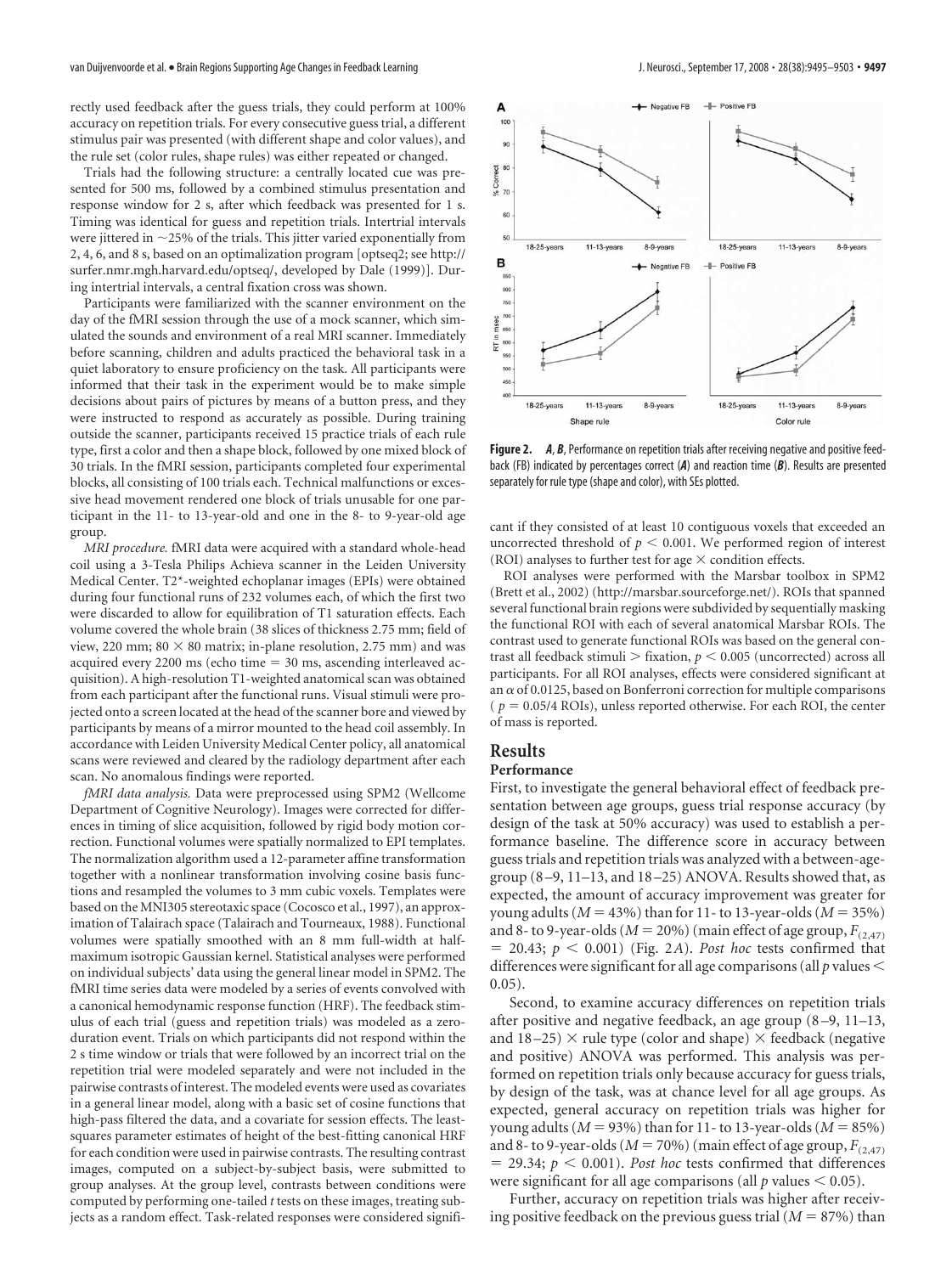after negative feedback  $(M = 79%)$  (main effect of feedback,  $F_{(1,47)} = 75.05; p \le 0.001$ ). The decrease in performance on repetition trials after receiving negative feedback was larger for children (age group  $\times$  feedback interaction,  $F_{(2,47)} = 3.37; p < 0.05$ ) (Fig. 2*A*). *Post hoc* comparisons confirmed that the difference between positive and negative feedback accuracy was larger for 8 to 9-year-olds than for young adults, and 11- to 13-year-olds performed at an intermediate level. Finally, sorting according to shape  $(M = 81\%)$  was slightly but significantly more effortful than sorting according to color rules  $(M = 84\%)$  (main effect of rule type,  $F_{(1,47)} = 20.01; p < 0.001$ ). This effect did not differ significantly between age groups ( $p > 0.1$ ).

By subdividing the task into four blocks of 50 trials (total 200 trials), we examined also whether there were differential learning patterns during the task between age groups. The age group  $\times$ feedback  $\times$  task block ANOVA showed no difference in overall accuracy between age groups across task blocks (age group  $\times$  task block interaction,  $p = 0.11$ ), nor a difference in accuracy after positive or negative feedback across task blocks (age group  $\times$ feedback  $\times$  task block interaction,  $p = 0.86$ ). Thus, there were no differential learning patterns across task blocks for positive relative to negative feedback learning between age groups.

Finally, an age group (8–9, 11–13, and 18–25)  $\times$  rule type (color and shape)  $\times$  feedback (negative and positive) ANOVA was performed to examine reaction time (RT) differences on repetition trials, which showed comparable results with accuracy analyses. Overall, mean RTs were faster for young adults (*M* 511; SD = 98) and 11- to 13-year-olds ( $M = 579$ ; SD = 98) than for 8- to 9-year-olds ( $M = 744$ ; SD = 86) (main effect of age group,  $F_{(2,47)} = 29.25; p \leq 0.001$ ). Furthermore, results showed that participants were faster on repetition trials after receiving positive feedback ( $M = 585$ ; SD = 120) than after receiving negative feedback ( $M = 638$ ; SD = 145) (main effect of feedback,  $F_{(1,47)} = 30.17; p < 0.001$ ). Finally, sorting according to shape resulted in slower RTs ( $M = 643$ ; SD = 134) than sorting according to color rules ( $M = 580$ ; SD = 128) (main effect of rule type,  $F_{(1,47)} = 62.36; p < 0.001$ ) (Fig. 2*B*).

To summarize, the behavioral results show that young adults performed more accurately in general and showed a larger behavioral improvement after feedback presentation than 11- to 13 year-olds, who in turn performed more accurately and showed a larger behavioral improvement than 8- to 9-year-olds. Furthermore, these results indicate that positive and negative feedback differentially influenced subsequent performance adjustment across age groups. Negative feedback in general resulted in lower performance accuracy and slower RTs on subsequent repetition trials than positive feedback. However, this decrease in accuracy after negative feedback was larger for the younger participants. Thus, when feedback is negative, i.e., requires a behavioral adjustment, that adjustment is considered more effortful for the youngest age group. In addition, all participants were less accurate and slower to apply the shape sorting than the color sorting rules.

### **Whole-brain comparisons**

The brain analyses focused specifically on feedback after guess trials, because this feedback was informative for performance on the next trial. Only those trials on which participants performed accurately on the repetition trials were included in the analysis. The number of guess trials included was 140 for 8- to 9-year-olds, 160 for 11- to 13-year-olds, and 180 for 18- to 25-year-olds. For each age group, the amount of guess trials included consisted of half positive feedback, half negative feedback.

The regions that were active for the negative  $>$  positive and

positive  $>$  negative contrasts are presented in Figure 3 (  $p<$ 0.001, at least 10 contiguous voxels). The coordinates are reported in supplemental Table 1 (available at www.jneurosci.org as supplemental material) for the comparison negative  $>$  positive feedback and supplemental Table 2 (available at www. jneurosci.org as supplemental material) for the comparison positive  $>$  negative feedback for each age group separately.

The comparison negative feedback  $>$  positive feedback for young adults resulted in activation in pre-SMA/ACC [Brodmann area (BA) 6], left DLPFC (BA 9), right anterior prefrontal cortex (BA 10), and bilateral inferior and superior parietal cortex (BA  $7/40$ ). The positive feedback  $>$  negative feedback comparison resulted in activation in medial frontal gyrus (BA 10/11), precuneus (BA 31), and parahippocampal gyrus (BA 35, 36).

The comparison negative  $>$  positive feedback for 11- to 13year-olds resulted in activation in left pre-SMA/ACC (BA 6) and right superior lateral PFC (BA 8). The reversed positive  $>$  negative contrast resulted in activation in medial frontal cortex (BA 10).

The comparison negative  $>$  positive feedback for 8- to 9-yearolds did not show any significant activation. The reversed positive  $\ge$  negative contrast resulted in activation in regions that were sensitive to the reversed contrast in the older age groups, including pre-SMA/ACC (BA 6), superior lateral PFC (BA 8), and left superior parietal areas (BA 7).

Together, the whole-brain contrasts suggest that age groups were differentially sensitive to positive and negative feedback that was informative for subsequent performance continuation and adjustment.

To test whether the youngest (8- to 9-year-olds) and oldest (18- to 25-year-olds) age groups had statistically different brain responses to positive and negative feedback, we performed two sample *t* tests (age group  $\times$  feedback) on whole-brain positive versus negative feedback contrasts to compare the youngest age group (8- to 9-year-olds) and young adults (18- to 25-year-olds)  $(p < 0.001$ , uncorrected, at least 10 contiguous voxels). Activation maps and the table of activations are presented in the supplemental material.

The comparison negative feedback  $>$  positive feedback for 18- to 25-year-olds  $> 8$ - to 9-year-olds, and the positive feedback  $>$  negative feedback for 8- to 9-year-olds  $>$  18- to 25-yearolds, resulted in activation in bilateral pre-SMA/ACC (BA 6), right DLPFC (BA 9/46), bilateral anterior prefrontal cortex (BA 10), left inferior and superior parietal cortex (BA 7/40), caudate, and claustrum. The comparison positive feedback  $>$  negative feedback for 18- to 25-year-olds  $> 8$ - to 9-year-olds, and the comparison negative feedback  $>$  positive feedback for 8- to 9-year-olds  $> 18$ - to 25-year-olds, did not show any significant activation.

Additionally, we performed ROI analyses to examine the agerelated feedback effects for different brain areas in more detail and to determine how the differences in feedback sensitivity between age groups were affected by rule types.

## **ROI analyses**

We performed ROI analyses for four a priori defined regions, which were selected based on the unbiased all feedback events  $\geq$ fixation contrast across participants: DLPFC  $(-44, 19, 40)$ , pre-SMA/ACC ( $-3$ , 16, 51), superior parietal cortex ( $-25$ ,  $-67$ , 70), and caudate (17, 6, 14). One additional ROI analysis was performed for anterior lateral PFC  $(-40, 51, 2)$ , which was selected empirically, based on its consistent activation patterns in the whole-brain contrasts. The results of this region are discussed in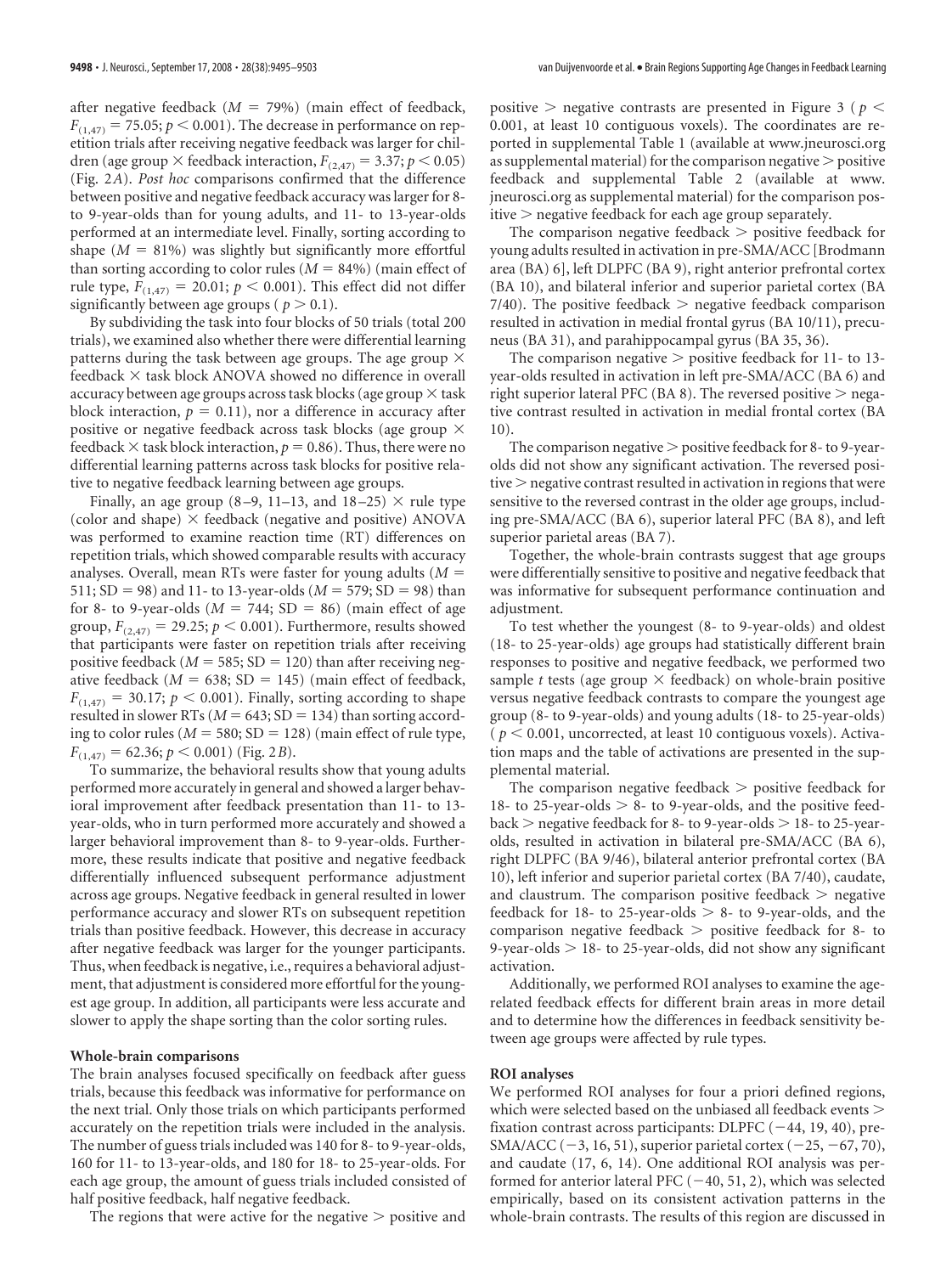

**Figure 3.** Feedback-locked whole-brain contrasts are displayed for 18- to 25-year-olds, 11- to 13-year-olds, and 8- to 9-year-olds, showing effects of negative feedback (FB)  $>$  positive FB at  $p$   $<$ 0.001 (uncorrected) versus effects of positive FB > negative FB at  $p < 0.001$  (uncorrected). Coordinates are reported in supplemental Tables 1 and 2 (available at www.jneurosci.org as supplemental material).

the supplemental results (available at www.jneurosci.org as supplemental material).

We focused on left lateralized regions because these showed the strongest effects (except for caudate), but we additionally compared these effects with the right lateralized ROIs, because of bilateral activation patterns seen in the whole-brain contrasts at more lenient thresholds. As in the whole-brain comparisons, the analyses focused only on feedback after guess trials and were only included when subsequent repetition trials were performed correctly. The data are organized by feedback (positive and negative) and rule type (color and shape). The age  $\times$  feedback interactions for pre-SMA/ACC, left DLPFC, left superior parietal cortex, and right caudate are presented in Figure 4.

## *Pre-SMA/ACC*

The age group  $\times$  feedback  $\times$  rule type ANOVA for pre-SMA/ ACC resulted in the expected age group  $\times$  feedback interaction  $(F_{(2,47)} = 5.93; p < 0.005)$ . *Post hoc* comparisons for each age group demonstrated that activation in pre-SMA/ACC was larger after negative feedback than after positive feedback for young adults  $(F_{(1,17)} = 12.44; p < 0.005)$  and for 11- to 13-year-olds  $(F_{(1,15)} = 15.32; p < 0.001)$ . For the 8- to 9-year-olds, however, pre-SMA/ACC did not show a differential activation pattern for positive versus negative feedback ( $p = 0.55$ ) (Fig. 4).

#### *DLPFC*

The same ANOVA for left DLPFC also resulted in the expected age group  $\times$  feedback interaction ( $F_{(2,47)} = 8.73; p < 0.001$ ). *Post hoc* comparisons for each age group demonstrated that activation in left DLPFC was larger after negative feedback than after positive feedback for young adults ( $F_{(1,17)} = 11.73; p < 0.005$ ). In contrast, 8- to 9-year-olds showed the reversed pattern, in which

activation was larger after positive performance feedback than after negative performance feedback  $(F_{(1,15)} = 4.48; p = 0.05)$ (Fig. 4). Eleven- to thirteen-year-olds did not show a differential activation pattern for positive versus negative feedback ( $p =$ 0.80).

A similar analysis for right DLPFC resulted in the same age group  $\times$  feedback interaction ( $F_{(2,47)} = 7.53; p \le 0.001$ ). A comparison between left and right DLPFC did not result in a significant interaction with region ( $p = 0.75$ ).

#### *Superior parietal cortex*

The ANOVA for left superior parietal cortex also resulted in an age group  $\times$  feedback interaction ( $F_{(2,47)} = 13.3; p < 0.001$ ). *Post hoc* comparisons for each age group demonstrated that activation in left superior parietal cortex was larger after negative feedback than after positive feedback for young adults ( $F_{(1,15)} = 12.48; p <$ 0.005). In contrast, 8- to 9-year-olds showed the reversed pattern, in which activation was larger after positive performance feedback than after negative feedback ( $F_{(1,15)} = 9.7; p < 0.005$ ). The 11- to 13-year-olds did not show a differential activation pattern for positive versus negative feedback ( $p = 0.97$ ) (Fig. 4).

A similar analysis for right superior parietal cortex resulted in the same age group  $\times$  feedback interaction ( $F_{(2,47)} = 6.18; p <$ 0.005) with similar results for *post hoc* comparisons. A comparison between left and right superior parietal cortex did not result in a significant interaction with region for this effect ( $p = 0.56$ ).

#### *Caudate*

Finally, the same analysis for left caudate did not show a significant effect of feedback ( $p = 0.11$ ). In contrast, the ANOVA for right caudate showed a main effect for feedback ( $F_{(1,47)} = 5.11$ ;  $p = 0.03$ , where positive feedback resulted in higher activation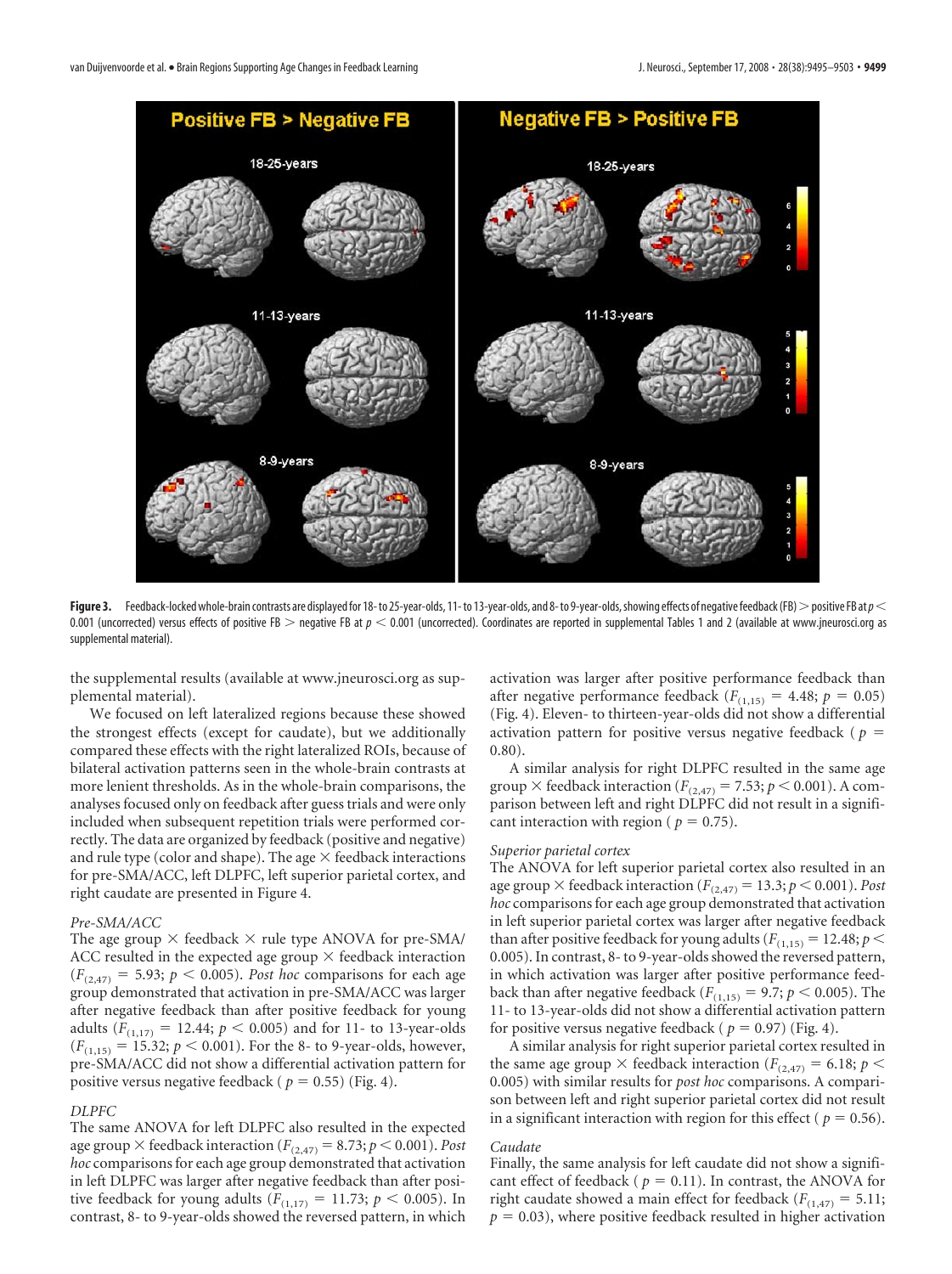

**Figure 4.** ROI activation values for pre-SMA/ACC, left DLPFC, left superior (Sup) parietal cortex, and right caudate for each age group. For the first three regions, an age group (18 –25, 11–13, and 8–9)  $\times$  feedback (negative and positive) interaction was present (all  $p$  values  $<$ 0.005) ( *post hoc* analyses indicating significant differences between positive and negative feedback,  $*$ *p* values  $<$  0.05;  $*$  $*$ *p* values  $<$  0.005). SEs are plotted.

levels than negative feedback. This effect did not differ across age groups ( $p = 0.27$ ) (Fig. 4).

To summarize, the ROI analyses resulted in three main effects: (1) DLPFC and superior parietal cortex were more active after negative than positive feedback in adults, but after positive than negative feedback in 8- to 9-year-olds. Eleven- to thirteen-yearolds did not reveal a differential sensitivity toward negative and positive feedback in these regions. (2) Pre-SMA/ACC was more active after negative than positive feedback in adults and 11- to 13-year-olds, whereas 8- to 9-year-olds did not demonstrate feedback sensitivity in this region. (3) The caudate was more active after positive feedback than after negative feedback, and this effect did not differ between age groups.

Three additional analyses were conducted to account for several challenges when comparing participants of different age groups: (1) correction for possible carryover effects of previous negative feedback trials, (2) correction for number of trials included in the analysis, and (3) correction for head movement differences.

## *Carryover effects of previous trials*

We conducted an additional analysis to test whether the observed differences in brain activation were related to possible carryover effects of previous feedback, given that 8- to 9-year-old children received more negative feedback in general. We performed a sequential analysis, in which guess trials followed by negative feedback were recoded into two types: those for which the previous repetition trial was correct and those for which the previous repetition trial was incorrect. Similar recoding was done for guess trials followed by positive feedback. For these recoded variables, the feedback on each trial was modeled as a zero-duration event in the fMRI analyses. Comparisons were conducted for the youngest age group separately, given that this was the age group with the highest prevalence of incorrect repetition trials, and across age groups. Results showed that the previous trial did not modulate the feedback effects or the age  $\times$  feedback interactions in all previous reported ROIs (all *p* values including effects of previous feedback were NS). Also, for the youngest age group separately, no interactions of previous feedback  $\times$  feedback (negative vs positive) were observed in the ROIs for pre-SMA/ACC, DLPFC, superior parietal cortex, and caudate (all *p* values 0.10).

## *Matching for number of observations*

We conducted a second additional analysis to test whether the observed differences in brain activation were related to differences in the number of observations between age groups. We equated the average number of correct trials included in the fMRI analyses across age groups. For both adults and 11- to 13-yearolds, we selected a random subset of 70% of the correct trials, making the average percentage of correct trials 71% for young adults, 72% for 11- to 13-year-olds, and 70% for 8- to 9-yearolds. For this subset of trials, the feedback on all trials was modeled as a covariate of no interest in the fMRI analyses. All feed $back \times$  age group effects reported earlier remained significant for pre-SMA/ACC ( $F_{(2,47)} = 3.6; p < 0.05$ ), bilateral DLPFC (left,  $F_{(2,47)} = 5.1, p < 0.02$ ; right,  $F_{(2,47)} = 5.2, p < 0.01$ ), and bilateral superior parietal cortex (left,  $F_{(2,47)} = 11.6$ ,  $p < 0.001$ ; right,  $F_{(2,47)} = 5.86, p \le 0.01$ ). However, the previous feedback main effect in right caudate was nonsignificant ( $p = 0.11$ ).

#### *Controlling for head motion differences*

To investigate possible head movement differences between age groups, average amount of head movement for each participant was submitted to an age group ANOVA, by averaging the absolute value of translation in *x–y–z* directions per participants per trial. Results showed a significant effect of age group on average head movement values ( $F_{(2,47)} = 8.8; p < 0.01$ ), in which the 8- to 9-year-olds moved significantly more than the adults ( $p <$ 0.001). Movement parameters from 11- to 13-year-olds did not differ significantly from either adults or 8- to 9-year-olds ( *p* 0.1 and  $p > 0.05$ , respectively). To control for the head movement differences between age groups, realignment parameters were included in the design matrix, and the same analyses were performed as described above. Results from ROI analyses showed that all feedback  $\times$  age group effects reported earlier remained significant for pre-SMA/ACC ( $F_{(2,47)} = 4.4$ ;  $p < 0.02$ ), bilateral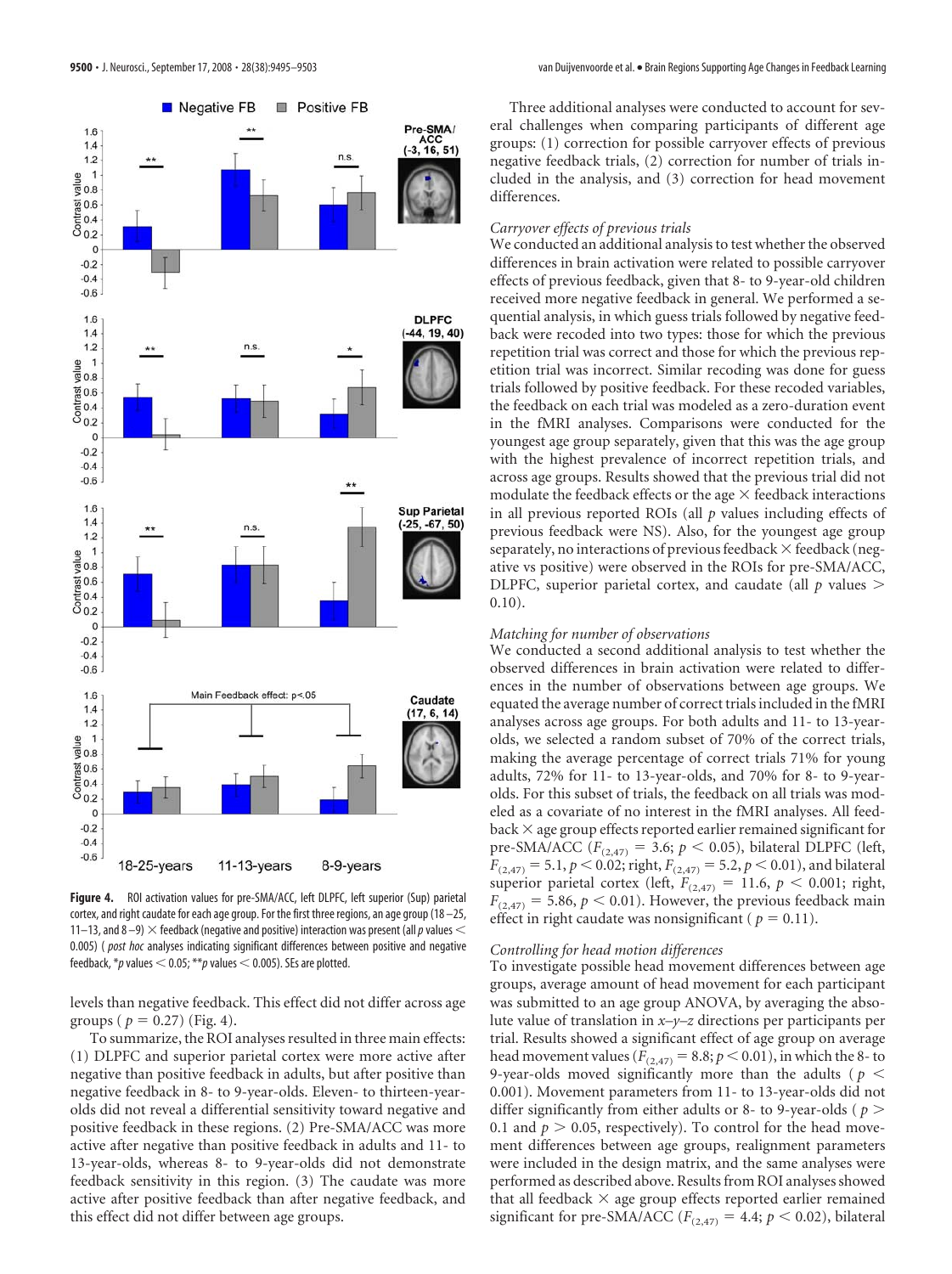DLPFC (left,  $F_{(2,47)} = 7.2$ ,  $p < 0.01$ ; right,  $F_{(2,47)} = 5.7$ ,  $p < 0.01$ ), and bilateral superior parietal cortex (left,  $F_{(2,47)} = 12.3$ ,  $p <$ 0.001; right,  $F_{(2,47)} = 6.0, p < 0.02$ ). The feedback main effect in right caudate was at trend level ( $p = 0.078$ ).

Together, these additional analyses demonstrate that the age group differences in activation patterns of pre-SMA/ACC, bilateral DLPFC, and bilateral superior parietal cortex could not be accounted for by differences in negative or positive feedback presentation on repetition trials, by different numbers of correct trials being included in the fMRI analyses, or by differences in amount of head movement across age groups.

### **Correlations**

Finally, we performed correlation analyses for activation in brain areas and behavioral performance within and across age groups, but no significant brain– behavior correlations were found.

# **Discussion**

The goal of this study was to examine the neural developmental changes related to the ability to use positive and negative performance feedback for subsequent behavioral adjustment in a rule application task. Consistent with previous behavioral studies, all participants performed more accurately and faster on trials that followed positive relative to negative feedback, but 8- to 9-yearold children had more difficulty in learning from negative feedback than adults, resulting in lower accuracy on repetition trials for negative relative to positive feedback trials (Crone et al., 2004; Schmittmann et al., 2006). Brain imaging data yielded three main results: (1) with age, there was a shift in recruitment of DLPFC and superior parietal cortex after positive and negative performance feedback; (2) there were separable developmental trajectories for involvement of DLPFC/superior parietal cortex and pre-SMA/ACC; and (3) the caudate was more active after positive feedback, but this effect was the same for all age groups. The discussion is organized along the lines of these findings.

# **Sensitivity to positive and negative feedback across development**

Our analysis of sensitivity to positive and negative feedback demonstrated important changes in neural recruitment between ages 8 –9, 11–13, and young adults. Whereas young adults showed more activation in DLPFC and superior parietal cortex after negative performance feedback than after positive feedback, this difference was not seen for 11- to 13-year-olds and was reversed for 8- to 9-year-olds. The adult findings are consistent with previous studies, demonstrating negative feedback-related sensitivity in DLPFC for feedback that is important for subsequent behavioral adjustment (Kerns et al., 2004; Zanolie et al., 2008a). This result confirms its role in the implementation of goal-directed and controlled behavior (Miller and Cohen, 2001). Superior parietal cortex showed a pattern of activation that was similar to the activation pattern seen in DLPFC. Previous imaging research supports these similarities and emphasizes the interplay between prefrontal and parietal cortices in the implementation of cognitive control (Bunge et al., 2002; Brass et al., 2005) and feedback processing (Crone et al., 2008).

Previous developmental studies have suggested immature activation patterns for children in DLPFC and superior parietal cortex related to other cognitive functions, such as working memory (Klingberg et al., 2002; Crone et al., 2006a). In these studies, it was suggested that these regions are not yet accessible to young children because of structural immaturity. The current results indicate that immaturity may also be related to differential

sensitivity to the informative value of feedback presentation, or to strategy differences, because children aged 8 –9 already recruited prefrontal and parietal regions involved in goal-directed behavior when they received positive feedback. Cognitive developmental studies show that the complexity of strategies for conditional reasoning increases significantly between ages 8 and 13 and is related specifically to working memory capacity (Barrouillet and Lecas, 1999). Possibly, the processing of negative feedback required an additional inference (e.g., if not car, then chair on the next trial), which was more demanding in terms of working memory recruitment than processing positive feedback (e.g., if car is correct, then car again on the next trial). Thus, children may use working memory capacity more successfully after positive feedback than after negative feedback.

Although 11- to 13-year-olds did not recruit DLPFC and superior parietal cortex differentially after positive and negative feedback, they showed more activation in pre-SMA/ACC after negative feedback. In adult studies, pre-SMA/ACC was shown to be sensitive to a negative feedback signal, which indicates that outcomes are worse than anticipated (Holroyd and Coles, 2002) or which signals a potential bad outcome (Brown and Braver, 2005), especially in situations in which the number of response alternatives is large (Walton et al., 2004). Children aged 11–13 showed a pattern of feedback sensitivity in pre-SMA/ACC similar to that in adults, whereas children aged 8 –9 did not demonstrate this sensitivity. This finding suggests that the sensitivity of pre-SMA/ACC to outcome signals that indicate behavioral adjustment (Ullsperger and von Cramon, 2004) develops between ages 8 –9 and 11–13 years.

## **Separate developmental trajectories for DLPFC, superior parietal cortex, and pre-SMA/ACC**

The current findings indicate that pre-SMA/ACC matures earlier than DLPFC and superior parietal cortex, suggesting that these regions may have separate contributions to feedback processing. In particular, DLPFC and superior parietal cortex are thought to be sensitive to the informative value of the feedback, because these areas respond to negative feedback in adults, but to positive feedback in 8- to 9-year-olds. Pre-SMA/ACC is thought to be sensitive to conflict and the need for a behavioral change (in the form of presentation of negative feedback) and exhibits a mature pattern of feedback response by age 11–13. These findings are consistent with previous studies, which have demonstrated developmental changes between 8 and 12 years in error-related event-related potentials, which are thought to originate from pre-SMA/ACC (Miltner et al., 1997; Davies et al., 2004).

Together, these developmental trajectories suggest that children aged 8 –9 learn from the informative value of feedback, with a focus toward valuing positive feedback. In contrast, 11- to 13 year-olds learn from conflict signals that depend on a general performance-monitoring system. Finally, adults learn from both the informative value, with a focus toward evaluating negative feedback, and conflict signals. Some caution in the interpretation of these findings is warranted, because it depends on reverse inferences (Poldrack, 2006), but the findings highlight possible strategy differences across development in feedback-based learning. Moreover, previous behavioral modeling studies support the difference in informative value of negative feedback for adults versus child populations. A recent model states that children's networks show a decreased influence of negative reinforcement (e.g., negative feedback) relative to positive reinforcement compared with adult networks (Berkeljon and Raijmakers, 2007), consistent with the neural results shown in the current study.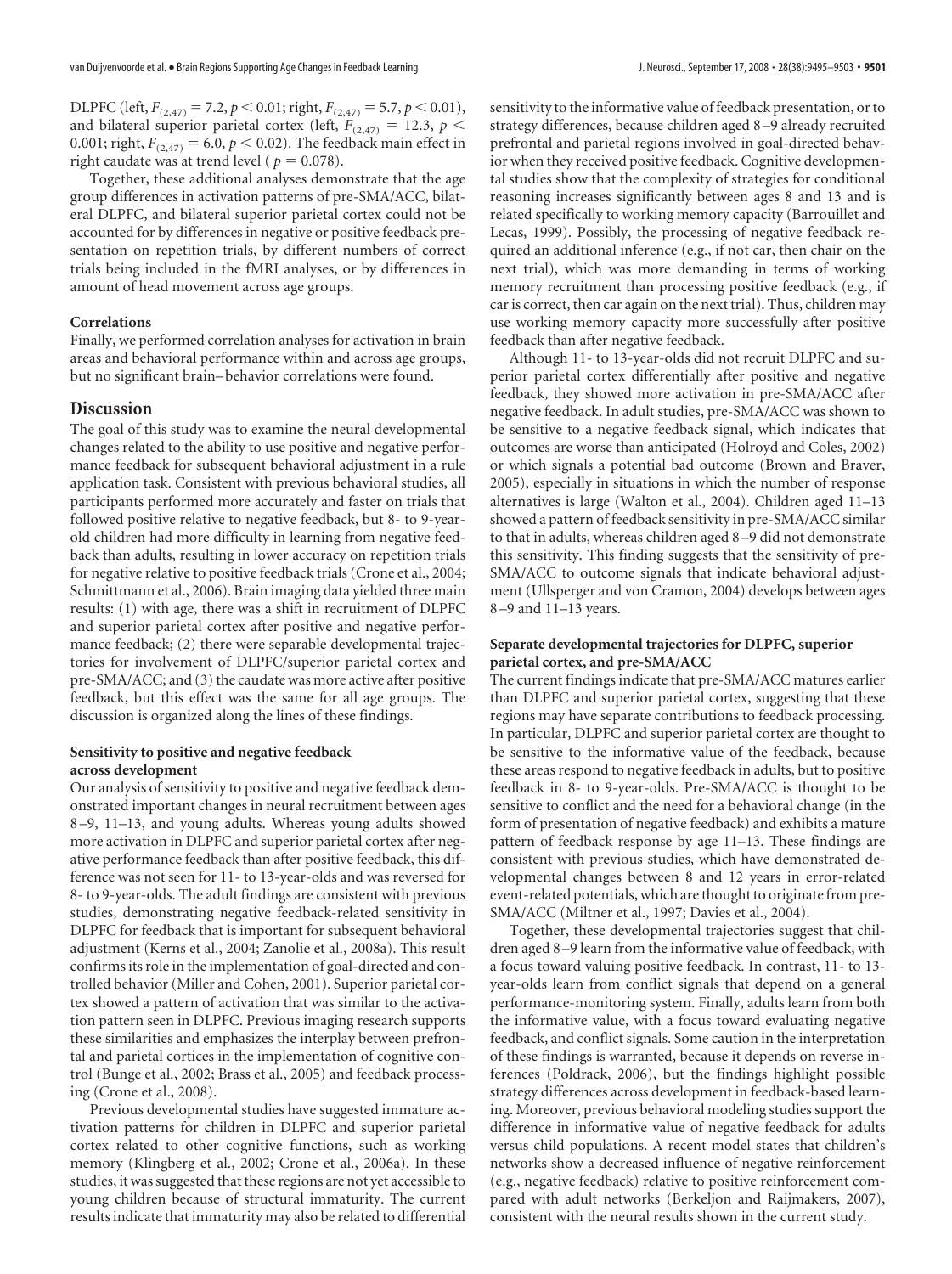The results of this study fit well with previous developmental studies, which have demonstrated differential recruitment of prefrontal cortex and parietal cortex during cognitive control tasks (Klingberg et al., 2002; Crone et al., 2006a,b). Recently, researchers have shown that regions that are sensitive to reward and risks, in particular the orbitofrontal cortex and nucleus accumbens, are also sensitive to developmental change, in particular in adolescence (Ernst et al., 2005; Galvan et al., 2006). Interestingly, in these studies researchers demonstrated an early sensitivity to reward and an adult sensitivity to control demands. In this study, we did not observe developmental differences in emotion-related brain areas, but this may be the result of this task being a cognitive learning task, rather than an emotional risk-taking task. In future studies, it will be interesting to examine the developmental differences in feedback learning in this context as well (Eshel et al., 2007).

The current results show that the caudate, in contrast to pre-SMA/ACC, DLPFC, and superior parietal cortex, is sensitive to positive performance feedback, and this pattern was found for all age groups. These results are consistent with previous developmental imaging studies, which have reported early recruitment of the caudate in attention switching but late development of cortical areas (Casey et al., 2004). Thus, despite reports showing that the caudate has a slow structural developmental trajectory (Giedd, 2008), this study and others (Casey et al., 2004) report early functional involvement of the caudate. The results of the current study possibly indicate that brain areas that are responsive to positive performance feedback in adults function at adult level earlier than brain areas that are responsive to negative performance feedback in adults.

It should be noted that the caudate's response to positive feedback did not survive the significance threshold when additional analyses were performed that corrected for number of observations or movement differences. Apparently, its sensitivity to performance feedback is less robust than for the cortical areas. Indeed, a previous feedback-learning study failed to show a consistent effect of caudate in feedback processing (Zanolie et al., 2008b), and other studies suggest that subparts of the caudate are differentially activated for different phases of learning (Cincotta and Seger, 2007). Future studies are necessary to understand the caudate's role in feedback processing in more detail.

Two further caveats of this study should be noted. First, we did not find brain– behavior correlations. The absence of these correlations is possibly attributable to qualitative differences between age groups, with a shift in learning from positive to learning from negative feedback. Thus, the relation with behavior is most likely not linear. Second, in this study we directly compared learning from positive feedback with learning from negative feedback. In future studies, it will be important to compare these learning effects with a neutral baseline condition to investigate whether age groups differ mostly in learning from positive relative to neutral signals, learning from negative relative to neutral signals, or both.

#### **Conclusion**

The different neural sensitivity to the informative value of feedback across ages is striking. Whereas adults use control regions after signals of response adjustment, children show activation in most of these brain regions after signals of behavior continuation, with a transition around age 12. In this study, the specific distinction between a narrow age range in development (8- and 12-yearolds) led to important insights in associated neural developmental changes. Additionally, even after age 12, important neural and

behavioral changes occur in the feedback-based learning task. To our knowledge, this is the first feedback-learning study separating these age groups. This study also highlighted that different neural changes may be the result of strategy differences rather than a failure to recruit a certain brain area. These strategy differences, both between and within age groups, should be a hallmark for future studies trying to relate cognitive neuroscience to educational practice.

## **References**

- Barrouillet P, Lecas JF (1999) Mental models in conditional reasoning and working memory. Thinking and Reasoning 5:289 –302.
- Berkeljon A, Raijmakers MEJ (2007) An ART neural network model of discrimination learning. Paper presented at IEEE Sixth International Conference on Development and Learning, London, July.
- Brass M, Derrfuss J, Forstmann B, von Cramon DY (2005) The role of the inferior frontal junction area in cognitive control. Trends Cogn Sci 9:314 –316.
- Brett M, Anton JL, Valabregue R, Poline JB (2002) Region of interest analysis using an SPM toolbox. Paper presented at Eighth International Conference on Functional Mapping of the Human Brain, June, Sendai, Japan.
- Brown JW, Braver TS (2005) Learned predictions of error likelihood in the anterior cingulate cortex. Science 307:1118 –1121.
- Bunge SA, Hazeltine E, Scanlon MD, Rosen AC, Gabrieli JD (2002) Dissociable contributions of prefrontal and parietal cortices to response selection. Neuroimage 17:1562–1571.
- Casey BJ, Davidson MC, Hara Y, Thomas KM, Martinez A, Galvan A, Halperin JM, Rodríguez-Aranda CE, Tottenham N (2004) Early development of subcortical regions involved in non-cued attention switching. Dev Sci 7:534 –542.
- Cepeda NJ, Kramer AF, Gonzalez de Sather JC (2001) Changes in executive control across the life span: examination of task-switching performance. Dev Psychol 37:715–730.
- Cincotta CM, Seger CA (2007) Dissociation between striatal regions while learning to categorize via feedback and via observation. J Cogn Neurosci 19:249 –265.
- Cocosco CA, Kollokian V, Kwan RK-S, Evans AC (1997) Brain web: Online interface to a 3D MRI simulated brain database. Neuroimage 5:S425.
- Crone EA, Ridderinkhof KR, Worm M, Somsen RJ, van der Molen MW (2004) Switching between spatial stimulus-response mappings: a developmental study of cognitive flexibility. Dev Sci 7:443–455.
- Crone EA, Wendelken C, Donohue S, van Leijenhorst L, Bunge SA (2006a) Neurocognitive development of the ability to manipulate information in working memory. Proc Natl Acad Sci U S A 103:9315–9320.
- Crone EA, Donohue SE, Honomichl R, Wendelken C, Bunge SA (2006b) Brain regions mediating flexible rule use during development. J Neurosci 26:11239 –11247.
- Crone EA, Zanolie K, Van Leijenhorst L, Westenberg PM, Rombouts SA (2008) Neural mechanisms supporting flexible performance adjustment during development. Cogn Affect Behav Neurosci 8:165–177.
- Dale AM (1999) Optimal experimental design for event-related fMRI. Hum Brain Mapp 8:109 –114.
- Davies PL, Segalowitz SJ, Gavin WJ (2004) Development of responsemonitoring ERPs in 7- to 25-year-olds. Dev Neuropsychol 25:355–376.
- Ernst M, Nelson EE, Jazbec S, McClure EB, Monk CS, Leibenluft E, Blair J, Pine DS (2005) Amygdala and nucleus accumbens in responses to receipt and omission of gains in adults and adolescents. Neuroimage 25:1279 –1291.
- Eshel N, Nelson EE, Blair RJ, Pine DS, Ernst M (2007) Neural substrates of choice selection in adults and adolescents: development of the ventrolateral prefrontal and anterior cingulate cortices. Neuropsychologia 45:1270 –1279.
- Galvan A, Hare TA, Parra CE, Penn J, Voss H, Glover G, Casey BJ (2006) Earlier development of the accumbens relative to orbitofrontal cortex might underlie risk-taking behavior in adolescents. J Neurosci 26:6885–6892.
- Giedd JN (2008) The teen brain: insights from neuroimaging. J Adolesc Health 42:335–343.
- Gogtay N, Giedd JN, Lusk L, Hayashi KM, Greenstein D, Vaituzis AC, Nugent TF 3rd, Herman DH, Clasen LS, Toga AW, Rapoport JL, Thompson PM